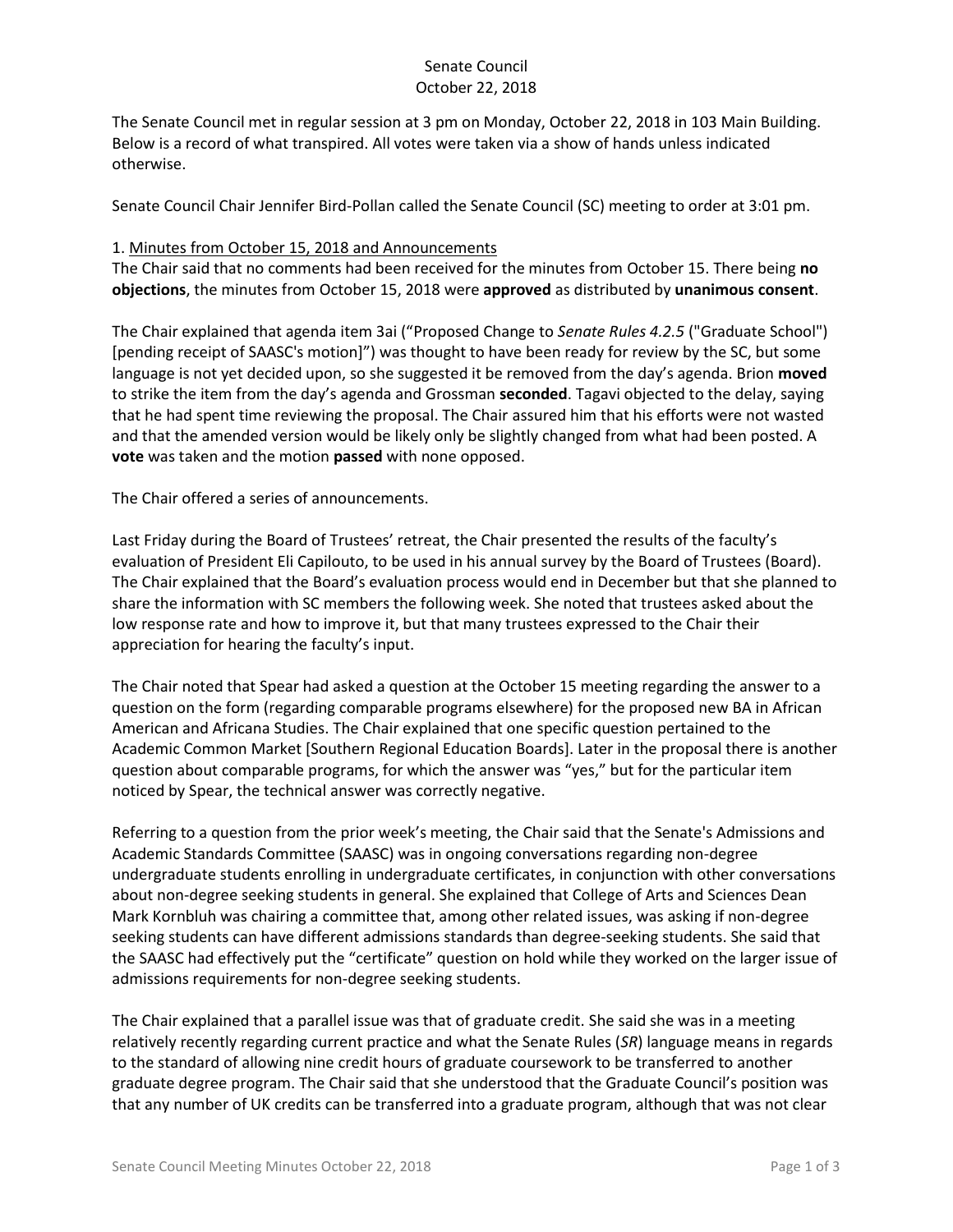# Senate Council October 22, 2018

in the *SRs*. She thought the Graduate Council (GC) would soon be sending forward a proposal to clarify the *SRs*. In response to questions, the Chair acknowledged that the GC's position might not have been well known. Also, there could be programmatic limits on credit transfers that could be stricter than the policies of the GC.

Blonder asked about the phased retirement issue. The Chair reported that the President asked that the issue be considered by a broader group, including staff, to solicit wider input on the possibility of widening the scope of service activities that employees on phased retirement could engage in. Given his request, she said it seemed like there would need to be a wider conversation before the President would be willing to consider recommendations. In response to an additional question from Blonder, the Chair reported that the Regulations Review Committee met regularly, although a recent meeting had been cancelled.

#### 2. Development and Delivery of New Online Programs – Vice Provost Larry Holloway and Associate Provost for Teaching, Learning, and Academic Innovation Kathi Kern

The Chair explained that she invited guests Larry Holloway (EN/Electrical and Computer Engineering, vice provost) and Kathi Kern (AS/History, associate provost for teaching, learning, and academic innovation) to join SC in a discussion in regards to the recent email communication from them about online master's degrees. Both Holloway and Kern presented information to SC members and at the Chair's request, answered questions from SC members. The conversation continued for about an hour and included issues such as: the types of programs would be eligible for the 60/40 tuition share; the intent to adhere to the Senate's approval process; the resources and support offered to those whose proposals were chosen for funding through the Request for Proposals (RFP) process; and the intellectual properties rights that would remain with faculty, although the University would retain some usage rights for three years if the faculty member left UK.

## 4. Nominees for Confucius Institute External Review Committee

The Chair explained that Associate Provost for Internationalization Sue Roberts (AS/Geography), had contacted the Chair to request some nominees to serve on a committee to conduct an external review of the Confucius Institute (CI). The Chair added that she was interested in involving the wider University Senate (Senate) body with the varied requests for committee nominees from SC. She indicated that the practice could be continued if it worked well. Those present offered the opinions below regarding the solicitation of, or characteristics of, nominees for the CI.

- At least one members with expertise in issues pertaining to academic freedom.
- Those making nominations should include a sentence about why the nominee was appropriate.
- Nominees should not be themselves current/recent beneficiaries of CI grants or funding.
- The solicitation should make it clear that self-nominations are welcome.

After additional discussion, Cross **moved** that the SC solicit nominations from senators for membership on the CI external review committee. Firey **seconded**. A **vote** was taken and the motion **passed** with none opposed. The Chair reminded SC members that the process of asking senators for nominations could be repeated if there was a good outcome.

5. Continuing Discussion on Work Group on Policies Regarding Sexual Assault and Sexual Harassment